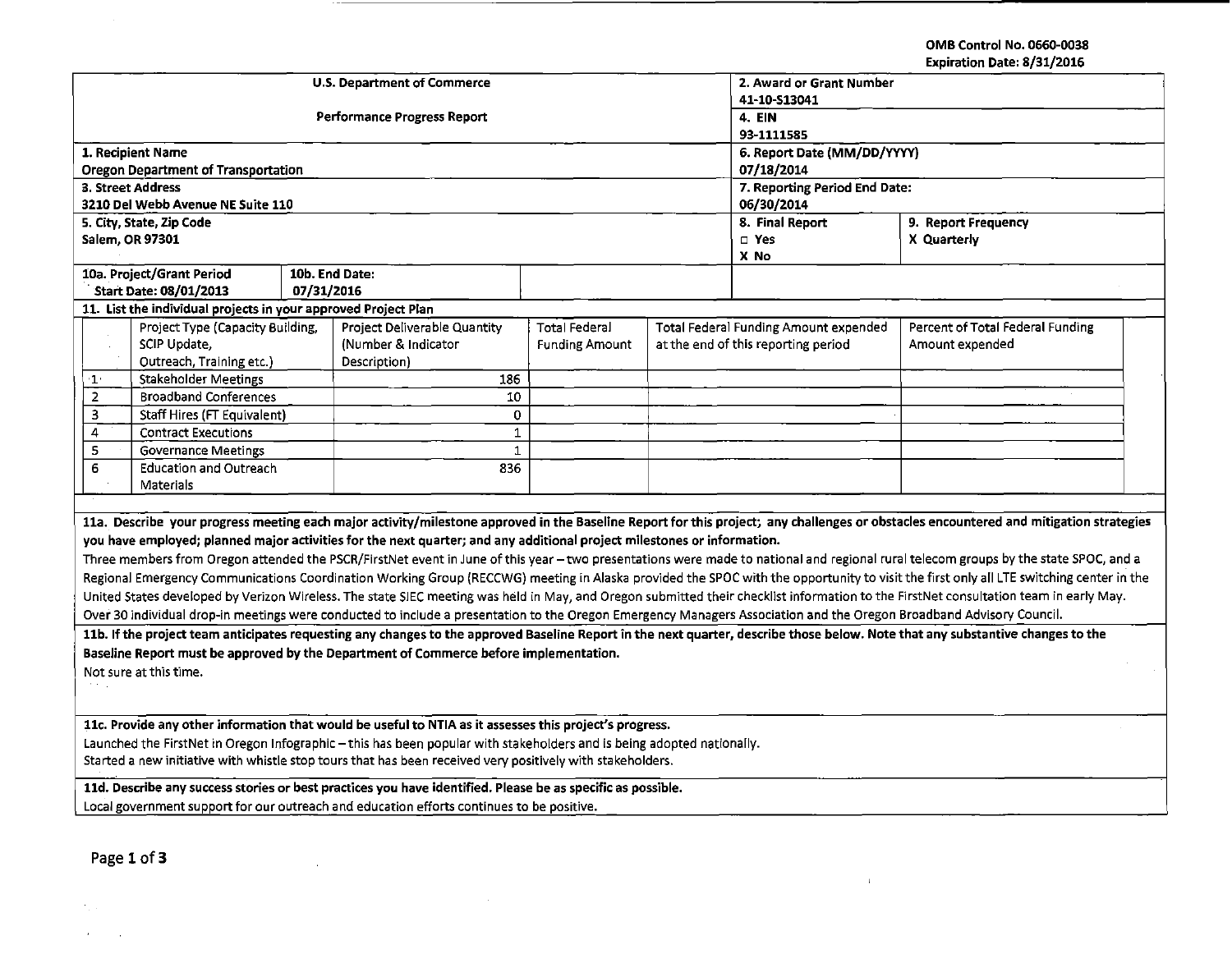## 12. Personnel

12a. If the project is not fully staffed, describe how any lack of staffing may impact the project's time line and when the project will be fully staffed.

This action is delayed due to governance transition between the two state agencies (DAS and ODOT). Remaining 2 FTE are not likely to be hired prior to Sept. 2014. In the interim, staff assigned as match and consultant resources will be used as needed to support any efforts

## 12b. Staffing Table State is working on the development of the project team

| Job Title                              | FTE <sub>%</sub> | <b>Project(s) Assigned</b>        | Change                 |
|----------------------------------------|------------------|-----------------------------------|------------------------|
| Statewide Interoperability Coordinator | 60%              | SLIGP project coordination (SPOC) | FTE functioning at 60% |
| Performance Manager                    | 20%              | Consultant coordination           | FTE functioning at 20% |
| Program Budget Manager                 | 5%               | Grant/finance management          | FTE functioning at 5%  |

| 13. Subcontracts (Vendors and/or Subrecipients) |                                                                                                                                       |
|-------------------------------------------------|---------------------------------------------------------------------------------------------------------------------------------------|
|                                                 | 13a. Subcontracts Table – Include all subcontractors. The totals from this table must equal the "Subcontracts Total" in Question 14f. |

| Name        | Subcontract Purpose | Type             | RFP/RFQ | Contract | Start  | End    | <b>Total Federal</b>   | <b>Total Matching</b>  | Project and % Assigned |
|-------------|---------------------|------------------|---------|----------|--------|--------|------------------------|------------------------|------------------------|
|             |                     | (Vendor/Subrec.) | issued  | Executed | Date   | Date   | <b>Funds Allocated</b> | <b>Funds Allocated</b> |                        |
|             |                     |                  | (Y/N)   | (Y/N)    |        |        |                        |                        |                        |
| <b>SAIC</b> | Outreach            | Vendor           | No      | Yes      | 02/27/ | 10/27/ | \$1,188,778            | SC.                    | N/A                    |
|             |                     |                  |         |          | 2014   | 2014   | (incl. \$248,575 in    |                        |                        |
|             |                     |                  |         |          |        |        | contingencies)         |                        |                        |

13b. Describe any challenges encountered with vendors and/or subrecipients.

None at this time.

## 14. Budget Worksheet

Columns 2, 3 and 4 must match your current project budget for the entire award, which is the SF-424A on file. Only list matching funds that the Department of Commerce has already approved.

| Project Budget Element (1)   | Federal Funds | <b>Approved Matching</b> | <b>Total Budget</b> | Federal Funds | Approved Matching Funds | Total Funds Expended (7) |
|------------------------------|---------------|--------------------------|---------------------|---------------|-------------------------|--------------------------|
|                              | Awarded (2)   | Funds (3)                | (4)                 | Expended (5)  | Expended (6)            |                          |
| a. Personnel Salaries        | \$620,964     | \$344,581                | \$965,545           | \$52,125      | \$60,635                | \$112,760                |
| b. Personnel Fringe Benefits | \$167,339     | \$90,190                 | \$257,529           | \$48,115      | \$55,970                | \$104,085                |
| c. Travel                    | \$167,400     | \$30,841                 | \$198,241           | \$12,333      | \$2,688                 | \$15,021                 |
| d. Equipment                 | \$0           | so                       | so                  |               |                         |                          |
| e. Materials/Supplies        | \$5,400       | \$0                      | \$5,400             | \$1,008       |                         | \$1,008                  |
| f. Subcontracts Total        | \$1,187,345   | \$0                      | \$1,187,345         | \$187,163     |                         | \$187,163                |
| g. Other                     | S0            | 571,500                  | \$71,500            | \$382         | \$7.346                 | \$7,728                  |
| h. Total Costs               | \$2,148,448   | \$537,112                | \$2,685,560         | \$301,126     | \$126,639               | \$427,765                |
| i. % of Total                | 80%           | 20%                      | 100%                | 70%           | 30%                     | 100%                     |